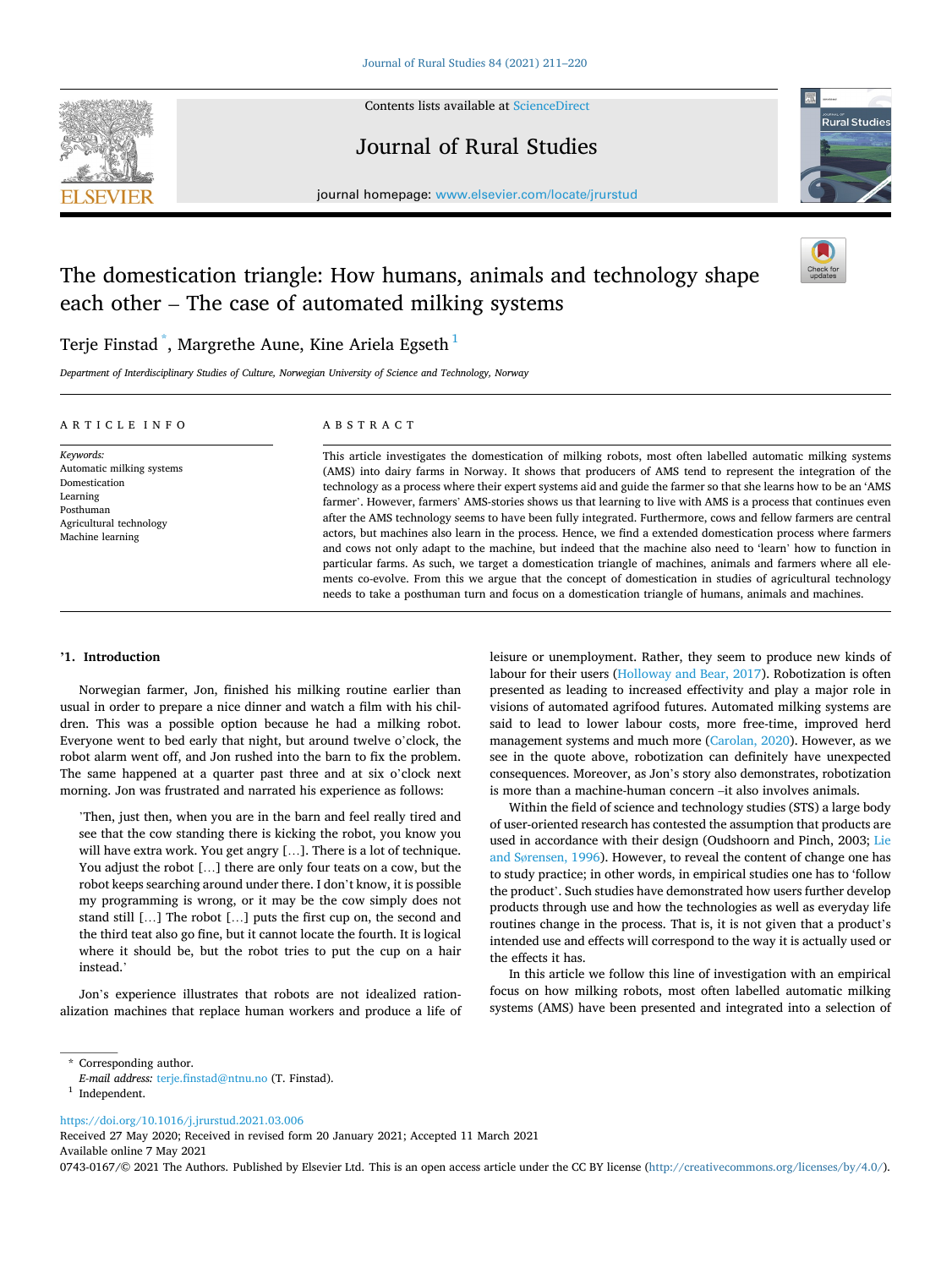dairy farms in Norway. As studies on farming and new technology from a social science perspective have demonstrated, the introduction of AMS in farms cannot be viewed as a straightforward process ([Driessen and](#page-9-0)  [Heutinck 2014](#page-9-0)), but could rather be investigated through what [Darnhofer \(2020\)](#page-9-0) calls a 'process-relational perspective' that allows us to approach farming as a 'dynamic socio-material process' where humans and animals are entangled (513). As Driessen and Heutinck have shown, the changing relationship between cows and humans during periods of technological change, does not only hold the possibility to inform ethical debate on human-cow relations, but also that of technology development ([Driessen and Heutinck, 2014](#page-9-0)).

Our study leans on this body of research at the intersection between rural studies and STS and will investigate socio-material processes with a specific focus on integration and learning associated with AMS. As suggested by [Bear and Holloway \(2019\)](#page-8-0) we do this by not only investigating how human-animal relations change in the process, but also how the robot can be said to change as cow-human-machine relations are formed and reformed. In this article then, we first look at the main features of the machines and how AMS producers anticipate their integration and use at the farm. We then follow up by providing some concrete examples of how users experience the appropriation and integration of AMS. We address the following questions: What characterizes the users' learning process? What is required from the cow and the farmer in order to automate milking routines and what happens to the machines in that process?

To answer the research questions, we investigated AMS brochures, instruction manuals and websites from producers and farmer organizations' websites. In addition, we interviewed a small group of farmers. The aim of this article is twofold. Empirically, we provide examples of how and in what way both the integration of and learning about AMS involves humans, machines and animals. Theoretically, we use the case of AMS to further the development of both user studies within STS (Oudshorn and Pinch, 2003) and more specifically domestication theory (Lie and;Sø[rensen, 1996;](#page-9-0) Sø[rensen, 2006](#page-9-0)). The main argument from a domestication perspective is that integration of technology involves changes in human behaviour as well as technology. However, in the studied case, the users are not only humans. We therefore address the question: How does the process evolve when a new user, the cow, enters the process of domestication?

#### *1.1. Automated milking systems (AMS) in Norway*

Milking robots are the 'new normal' in Norwegian dairy farming and the country now has the highest number of robotic milking machines of the Nordic countries (Denmark, Finland, Island, Norway, Sweden, Greenland and Faroe Islands) relative to the number of farms. As shown by [Vik et al. \(2019\),](#page-9-0) more than 47% of the Norwegian milk production went through milking robots by the end of 2018. The introduction of AMS into Norwegian dairy farms has also been a rather quick process. In 1999 there were no such robots, but in 2013 there were 1400, in 2015 there were more than 1500, and by the end of 2018 there were more than 1900 farms with AMS installed. This number may seem small, but so too is the Norwegian dairy farming sector. However, although the agriculture sector in Norway is relatively small compared with in many other European countries, it is quite high-tech (Statistics Norway).

Several factors have been used to explain the fast adoption of AMS in Norway. For example, automation strategies are attractive because (human) labour is expensive, there is a well-developed R&D and informational system in relation to the agricultural sector, and national policies have long been directed towards increasing yields (new productivism). Also, animal welfare policy has been a factor in the adoption of new technology. In 2003, a new regulation was introduced, the regulation regarding the keep of cattle, according to which all Norwegian animal farms had to be based on the loose housing principle ([Landbruks-og matdepartementet, 2004\)](#page-9-0). This transition from stalls to loose housing was estimated to cost a total of 13 billion Norwegian

kroner and has meant that farmers have had to modernize. The use of robotic milking machines, included in this development, led to the need for rebuilding on farms. Also, increasing milk quotas meant that farmers could have bigger farms. On the individual level, farmers reported that more free time and a specific interest in technology were important reasons for installing AMS on their farms [\(Hansen, 2015](#page-9-0); [Vik et al.,](#page-9-0)  [2019\)](#page-9-0).

## *1.2. Socio-material perspectives on AMS*

AMS is part of a long history of digitalisation in farming and new milking technologies (Driessen, C. and Heutinck, 2014; [Holloway and](#page-9-0)  [Bear 2017,](#page-9-0) [2019](#page-8-0); [Klerkx et al., 2019\)](#page-9-0). These processes, often named smart farming, precision agriculture, digital agriculture, are often linked to expectations that new digital farm technologies will lead to technical optimization of farming practices.

Much social science research on AMS has focused on consequences in terms of economics and labour and researchers have tried to explain either why AMS has been introduced into the dairy farming or why not. For instance, [Stræte et al. \(2017\)](#page-9-0) argue that Norwegian farmers' motives for investing in AMS were connected to wishes for flexibility, reduced physical work and to their wishes to adhere to images of future standards in dairy farming. However, such motives have often been evaluated against the high investment costs in the technology and in remodelling animal housing to accommodate it [\(Armstrong and](#page-8-0)  [Daugherty, 1997](#page-8-0); [Meijering et al., 2004](#page-9-0)). Also, researchers have reviewed the adoption rate of AMS or the impacts of AMS, for example on cows' behaviour and welfare, herd health, milk quality, and hygiene, management. The goal of this literature is to shed light on the consequences of AMS, but also on what promotes or inhibits the adoption of such technologies [\(Klerkx et al., 2019;](#page-9-0) [Jacobs and Siegford, 2012](#page-9-0); [Hansen et al., 2019](#page-9-0)). In this AMS literature, authors seek answers as to why or why not AMS is adopted in certain areas or countries and they tend to focus on quantitative and structural aspects. Hence, these studies provide little information about the process whereby individual farmers establish practices relating to AMS.

[Higgins et al. \(2017\)](#page-9-0) however, shows how rice farmers tinker with technologies to handle diverging technological set-ups and difficult bio-physical condition, and by so doing adapt precision agriculture technologies to their circumstances. Furthermore, [Eastwood et al.](#page-9-0)  [\(2017\)](#page-9-0) state that complex agricultural innovation require collaboration between a range of actors in order for successful diffusion, and adoption, to take place. Such collaborations span the distinctions between public, industry and private, farm-level and national and even global. The collaborations vary as to when they are needed and the scales at which they are necessary within the technological innovation system. Furthering such insights, [Higgins and Bryant \(2020\)](#page-9-0) show how farm advisors play a central role in technology adoption, but that the relation between agricultural industries and farm advisors can also hinder smart farming implementation. These studies shed light on the networks, or assemblies, connected to agricultural technology, and demonstrate that while structural elements matter in their adoption, we need to investigate them through concrete adoption processes.

Studies with a socio-material and constructivist perspective have shown that in the adoption of AMS, a range of factors affect the adoption process and the outcomes vary both for farmers, animals and the farm ([Klerkx et al., 2019](#page-9-0)). Legun and Henry for instance, argue for a post-human turn in agri-food studies and show how perspectives from science and technology studies (STS) can be useful in studies of materiality in agriculture. They suggest that non-humans participate in food systems 'dialogically in ongoing ways' and influence what is seen as possible and inspire particular forms of action ([Legun and Henry, 2017](#page-9-0): 79).

Following along similar lines, Holloway and Bear analyse practical use and ethical implications of AMS and argue that 'what it is to be a cow or human is co-produced with technological change' [\(Holloway and](#page-9-0)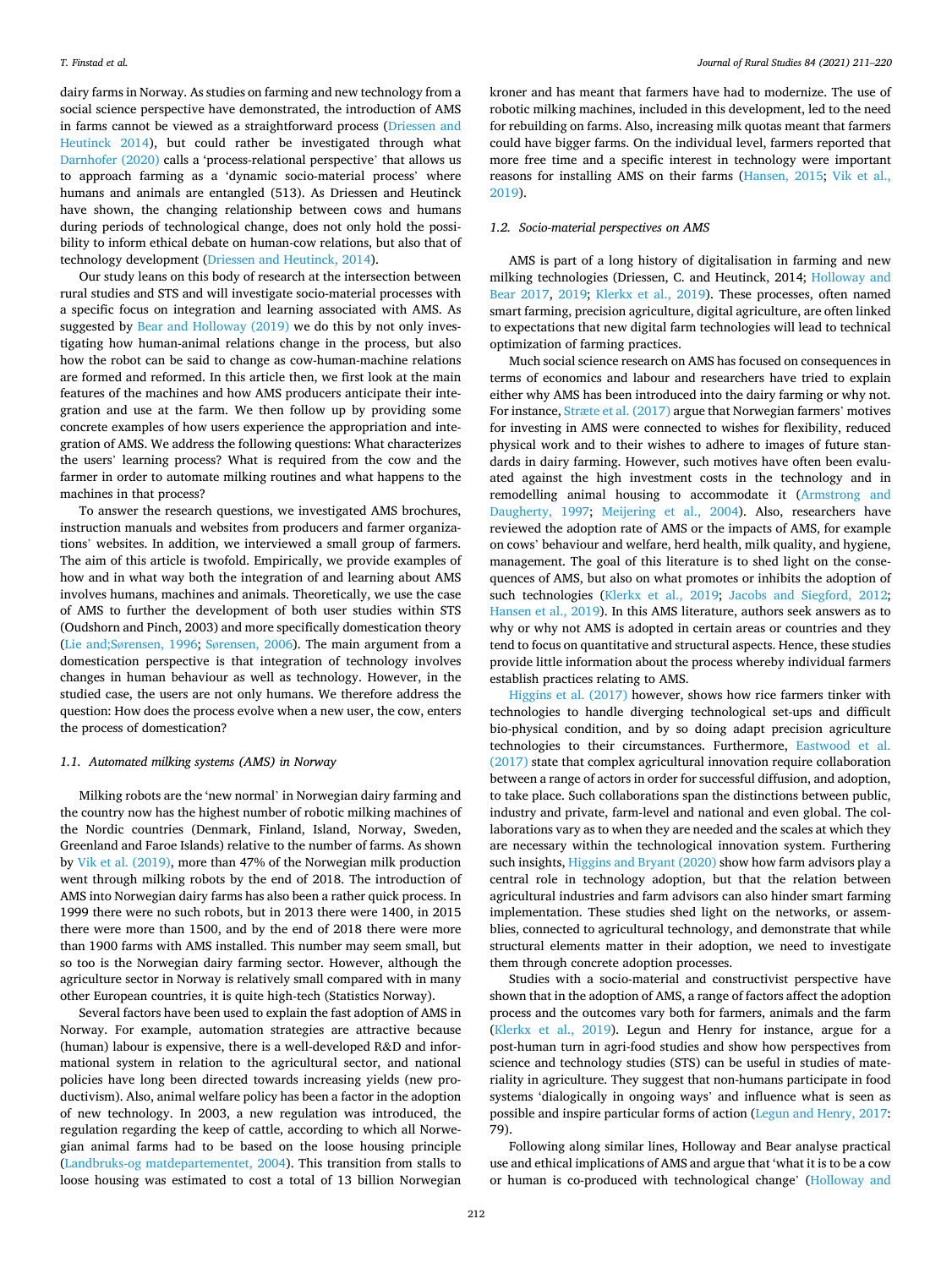[Bear 2017:](#page-9-0) 20). They further argue that there is no direct link between the introduction of the robots and improvements in bovine health or herd productivity and that 'only when the right people and other circumstances are in place' could such effects be traced [\(Holloway and](#page-9-0)  [Bear 2017:](#page-9-0) 19). Thus, they point to the situatedness of AMS and its effects.

Similar concerns are voiced by [Driessen and Hautinck \(2014\)](#page-9-0) who use STS perspectives as they analyse how ethical concerns in farming are dependent on the co-evolution of producers, farmers and cows. They show how ethical standards have to be understood and evaluated in the socio-material context of the milking practice: 'Thus, the moral ideas that changed with the use of a robot can actually be found to feed back into how the robotic system is used and laid out, leading to ongoing techno-moral co-evolution' ([Driessen and Hautinck 2014:](#page-9-0) 4). Additionally, [Butler et al. \(2012\)](#page-9-0) found that the stockperson was vital in the establishment of new milking- and working routines when AMS was introduced, although the main implication of the technology was changes in workload, not less work.

Butler and Holloway (2016: 527) argue that AMS 'is part of an entangled hierarchy of machine-cow-stock-keeper, where each component is reliant on the other for the hierarchy to function efficiently'. They developed the concept of 'hybrid capital' to explain how the components of the hierarchy define each other. The important factor is whether the farmer is able to learn to utilize the information generated by the use of AMS. Thus, learning becomes a vital aspect of the integration and functioning of AMS. This points to what we term a 'multispecies turn' in understanding the integration of AMS.

[Bear and Holloway \(2019\)](#page-8-0) takes such insights one step further in an article where they develop the concept of 'divergent conduct' to explore how heterogeneous entities co-produce activity which is likely to differ from accounts of trouble free introductions of technologies and practices. They suggest scholars 'engage with the lively nature of machines' and argue that technologies are 'more than tools through which (techno) biopower emerges and affects humans and animals; they are active within heterogeneous, hybrid (technobiosocial) collectivities. It is thus too simplistic to say that any cow merely resists human intentions and desires; these intentions and desires, and divergent conducts, are themselves co-produced in unsettled and problematic more-than-human relations between farmers, their milking robots and the wider technological system' ([Bear and Holloway, 2019](#page-8-0): 217). Here then, cow-farmer relations are seen as ongoing and, in the making, but they go one step further in highlighting that even technologies can be seen as 'unreliable accomplices in regimes of biopower' whose interventions will not necessarily accord with human intentions (217).

The above-mentioned studies clearly demonstrate a kind of coproduction of robots, cattle and humans accompanying technological change, which we explore further empirically in this article. Also, several of the articles presented above show, at least implicitly, that a kind of relational learning processes goes on in the adoption, integration and use of AMS. One way of labelling this process is through the concept of domestication (Lie and Sø[rensen, 1996\)](#page-9-0), which [Hansen \(2015\)](#page-9-0) used in a study of AMS in Norwegian farms. He argues that the farmers needed to actively engage in the use of the technology in order to adapt it to their special, local needs, but states that detailed studies are required in order to understand the concrete processes of domestication [\(Hansen,](#page-9-0)  [2015:](#page-9-0) 115).

In this article we aim contribute to the understanding of how new agricultural technologies are integrated into the farm by studying the concrete practices of a small group of farmers who have appropriated AMS. Additionally, we focus not only on the co-production of cattle and humans following technological development, but follow the suggestion of [Bear and Holloway \(2019\)](#page-8-0) that we should highlight the 'lively nature' of technology and investigate how technology can be said to be subjected to change in the process where it is domesticated into the farm.

The domestication perspective represents an effort within STS, to include users and everyday life in studies of innovation and

technological development (Lie and Sø[rensen, 1996](#page-9-0); [Oudshoorn and](#page-9-0)  [Pinch, 2005](#page-9-0)). The concept originated from the processes whereby humans domesticated animals [\(Swanson et al., 2018\)](#page-9-0) and by analogy the process of domestication of an animal also changed its human owner. This perspective was later transformed in analysis of media and everyday life in media studies ([Silverstone and Hirsch, 1992](#page-9-0)). Domestication as a user-turn in STS, was further developed through numerous empirical studies (c.f. [Berker et al., 2006](#page-8-0); Ask and Sø[rensen, 2017](#page-8-0)). According to Sø[rensen \(2006\)](#page-9-0), a domestication process should be studied along three dimensions, 'practical', 'symbolic' and 'cognitive'. [Berker et al. \(2006\)](#page-8-0) and Ask and Sø[rensen \(2017\)](#page-8-0) emphasize the importance of studying domestication of technology 'from below' and that it requires a focus on both human actors *and* technologies.

In our study of automatic milking systems (AMS) we aim to investigate how practices developed and the role of the different actors in the process. We focus specifically on learning and integration, namely how producers and retailers present and assist in the appropriation of AMS and how the users learn to use the machinery and integrate its use into their farming practices. In theory, we need to reinstate the 'original' non-human actors in the domestication process – the animals or more specifically the cows [\(Lien, 2015](#page-9-0)). In accordance with Legun and Henry's suggestion and domestication theory, we also treat the technology as a non-human actor, or actant in the micro-network ([Bear and Hol](#page-8-0)[loway, 2018](#page-8-0)). And, importantly, we approach technology not as a force coming from outside without being subjected to change, but rather as lively relational entities that might not act in accord with human intention ([Bear and Holloway, 2019\)](#page-8-0). This means that in addition to investigating the relational learning of farmers and cows, we are also interested in what we term 'machine learning'.

The next section gives a short description of the empirical basis of the study. Thereafter, we analyse the incorporation of AMS into farming practices in a Norwegian context, followed by a general discussion. The relevance of this discussion is not limited to the Norwegian situation, as AMS is becoming more common in dairy farms worldwide, together with a range of robots and automation technologies for other purposes. It is therefore worthwhile to expand the domestication perspective so that it can include non-human actors and be better suited for studies of the integration of technology in the agricultural sector. We do not offer a fully adapted domestication perspective for rural studies in this article, but we present a place from where to begin such an endeavour.

## **2. Empirical data**

Since the aim of our study was to provide insights into the AMS producers' visions and ambitions, as well as to understand the lived and varied experiences of the users, both humans and animals, we chose a qualitative approach. The empirical basis was documents, websites and interviews. We examined various types of documents such as AMS user manuals and information materials concerning dairy farming. These documents were directed at farmers either interested in procuring AMS or farmers that already had installed the technology. The data gathering took place in the period 2017–2020.

When reading these documents, we were interested in how producers' 'scripted' and promoted the technology materially and symbolically [\(Akrich, 1994\)](#page-8-0). That is, how did the producers describe the technology in these materials, how did they describe the process of appropriation and use of AMS? Asking such questions to the documents allowed us to go beyond their intended use for sales and information, and to see how the producers not only represented their technology, but also imagined its use. As we analysed these documents, it became clear that while the technology had an important role in them, we also saw that the promotion of AMS included an expert system of consultants of various types, sales representatives, informational materials and networks with other organizations. As such, we used the materials to investigate how the producers represented the technology and trace the system that worked to guide or influence the domestication of the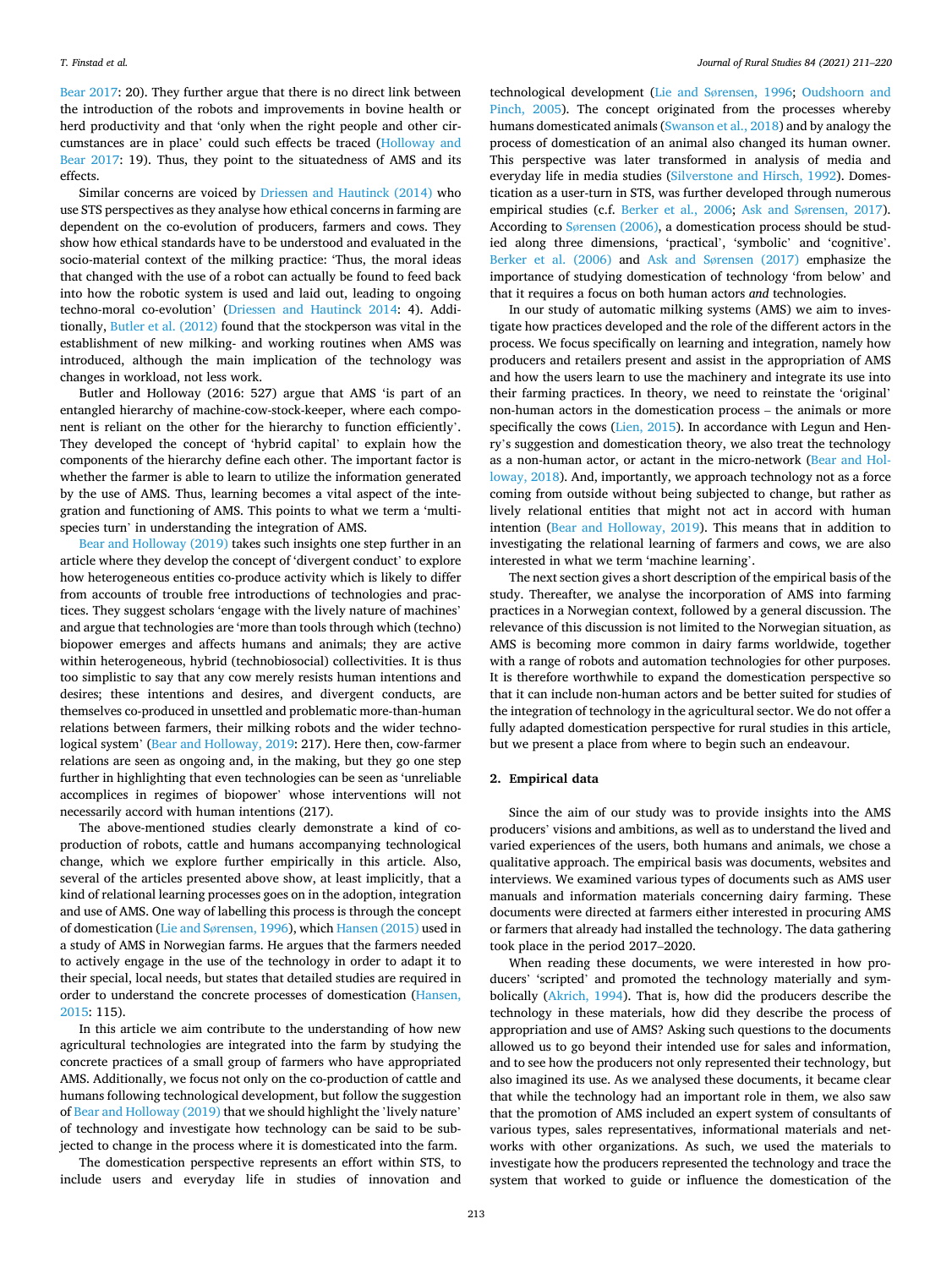#### technology ([Oudshoorn and Pinch, 2005](#page-9-0)).

The descriptions of the farmers' experiences are based on four indepth interviews with five people, as well as a study of an online farmer forum. The interviews were held at the farmers' workplaces. In order to find suitable interviewees, we contacted an advisor in dairy farming who gave us a list of farmers with AMS. We then contacted a small selection of farmers from the list and chose three women and two men, who were in the age range 30–50 years. Two of the interviewees had AMS produced by Lely, two had AMS produced by GEA and one had an AMS produced by DeLaval. Two of the interviewees were part-time farmers (Silje and Inger) with additional jobs, while three were fulltime farmers (Bjørn, Kari, and Jon). The interviews lasted 1–2 h, while one lasted 4 h. All interviews were recorded and transcribed.

The interviews focused on why the farmers acquired AMS, how they experienced the process of acquisition and instalment, how they learned to use the technology, the reactions of the cows, and problems and/or challenges experienced in the use of AMS. The questions were designed to obtain the farmers' stories about the appropriation of AMS and how they came to live with it. The interviews where semi-structured and took the shape of conversations around the topics mentioned.

To gain an understanding of the strategies employed by the farmers when implementing AMS, we also included a search for 'experience groups'. We found several that was either organized by AMS producers or farmers organizations so that farmers could share their experiences of using AMS. One example is the Facebook group *DeLaval VMS milking robot Norway*. The group was set up by DeLaval in March 2014. It has five moderators that are connected to this company. The group encourage users of DeLaval's robot to exchange experiences about the use of such technology. As of August 2020, the group has more than 1200 members. We became members of this group explaining that we are doing research on the domestication of AMS and that the group would help us form a picture of challenges with the technology and how farmers tried to solve them together.

As we became members of the group, we found that while DeLaval states that it will answer questions, most of the activity in the group is farmer driven. The discussions in the group were lively with quite a lot of activity. We found questions posted by farmers about a wide range of topics ranging from error messages from the AMS to how to repair failing parts or critique of DeLaval's billing policy. Most often it was other farmers that answered. This forum has given us insight into what issues farmers experience with AMS, how they collaborate to solve them and to build knowledge about their robots, while it also made us aware that domestication of such technologies is an on-going process. This helped sensitise us to the temporal differences of domestication as imagined by producers and practiced by users.

Although we were aware that qualitative data from the small group of interviewees would not allow us to identify any typical patterns, we anticipated that it would provide a possibility to demonstrate variation and not the least a more detailed exploration of parts of the domestication processes. The data included different AMS types and farm sizes, the level of service provided by retailers, individual farmer's knowledge and experience relating to the technology, and variation in numbers and types of cows on the studied farms. Our empirical ambition was to provide knowledge of the early phase of appropriation and integration of AMS with a specific focus on learning and the development of new socio-technical practices. We considered the following questions: What characterizes the phases of AMS domestication? More specifically, how does AMS work, how are the systems presented and what service do retailers provide? How do farmers and cows integrate AMS into their everyday life? What happens to the machines in the process?

#### *2.1. AMS: design* – *marketing* – *support*

The Norwegian market for AMS is dominated by three producers: Lely, DeLaval and GEA. Their machines differ somewhat in the details of their design, but in general they consist of an enclosed unit where the

cow can enter through a gate that opens and closes automatically. The unit provides shelter for the cow while it is being milked. The space is narrow and directs the cow into the correct position for the robotic arm to reach her udder. Covers protect the cow and farmer from the mechanic and electric parts of the robot. Inside the sheltered milking space, the cow faces a feed table that is automatically filled with food concentrates to lure the cow into the space. As the cow enjoys her snack, a camera locates the cows' teats, and a robotic arm cleans them and attaches the suction cups that make the milk flow. After the milking, the teats are washed with a liquid that closes the milk tracts in order to keep microbes out and prevent mastitis.

Each cow wears a chip that communicates with a computer in the milking machine. The chip identifies the individual cow and registers when they have been milked, how much milk they produced and how long the milking took. It also registers how much the cow ate during the milking and if the cow has had her daily ration, the robot will not supply more. There is also an automated minimum interval between milking to ensure that opportunistic cows will not be able to enter the unit. Some machines have software that allows for the relation between feed concentrate and the amount of milk to be checked in order to optimize feeding according to the lactation cycle of the cow. The aim is to optimize the feed-to-milk ratio.

Additionally, AMS register the activity level of the cows and the information can be used to indicate the cows' fertility level and when they are in oestrus ('on heat'). The robot takes samples from the milk and different types of AMS provide different types analyses. Some machines also perform other checks such as cell numbers in the milk and the colour of the milk. All AMS check the quality of the milk and indicate whether it is suitable for human consumption. Milk that is unsuitable for human consumption is fed to calves or simply discarded. The robot does not need to be supervised at all times, but it will send an alert to the farmer's phone if it registers deviations. The farmer can choose which alarms he or she wishes to activate. The various machines have differing add-ons, such as scales for weighing the cows, and information about a cow can be shared with people outside the farm, such as the veterinarian or advisors at the dairy responsible for processing the milk.

From a non-technical perspective, the design of AMS may seem straightforward and when it works as intended it should simplify the milking process and farmers' workload. However, first, both the farmers and the cows need to learn how to use the machine. The cows' behaviour is guided by the need to be milked and the availability of food. By contrast, the farmers need to learn the technical features of the machine as well observe their cows' behaviour and adjust the machines accordingly. Before examining these processes, we first look at how AMS is presented by the machine producers and suppliers, how the machines are marketed and what type of education and support system they provide. In other words, we consider the question of how producers and retailers try to influence the process of domestication.

AMS producers follow several strategies for marketing their technologies. They have web pages with information about the technology, how to contact sellers, financial schemes for purchases, technical services support, and channels for communication regarding service, support and customers' stories where AMS farmers explain why they installed the technology, why they chose a particular producer, and the outcome of the procurement ([GEA 1](#page-9-0); [DeLaval 1;](#page-9-0) Lely 1).

There are differences in how the producers sell their machines. We for instance see this in their naming. Lely's 'Astronaut' points toward space missions and high-tech, while DeLaval's abbreviation 'VMS' stands for voluntary milking station and points more towards the animal welfare aspects of the technology. Lely also states that their robot Astronaut A4 is 'The natural way to milk' that gives guaranteed 'topquality milk' by giving individual attention to each cow through 'smart technology'. This results in 'more fredom, more control' for the farmer that can adapt the specifications of the robot to her wishes and needs (Lely 2). DeLaval's web page, focus on that they offer 'integrated solutions to improve dairy producer's production, animal welfare and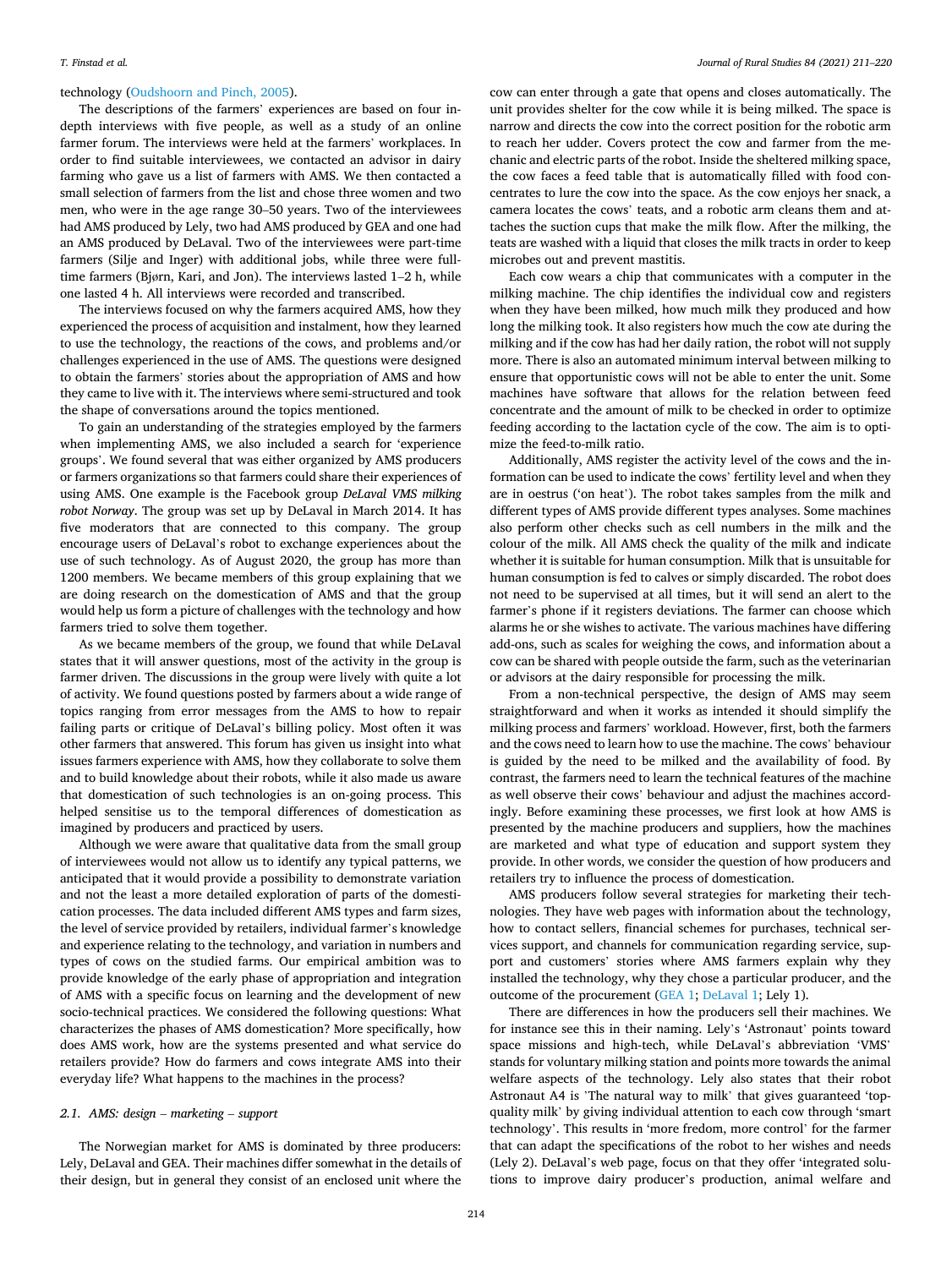quality of life' and present a set of challenges that dairy producers face and how DeLaval's robot solve these ([DeLaval 1\)](#page-9-0).

Although the producers' branding relies on many of the same methods and mediums, they market their machines in different ways. Lely uses the size of the company and the fact that they are the biggest producers of automated milk machines in the promotion of their machines. Their machines are promoted as user-friendly for the farmer and do not cause stress for the cows. DeLaval promote their machines by stating that they will improve animal welfare, farm profitability, food safety, and labour effectiveness. Whereas Lely and DeLaval mention the effects that their machines will have on the animals and the life of the farmer, GEA focus more on the technical aspects of their machines. However, all three producers seem to agree that their machines will ease milking and increase efficiency on the farm. Additionally, they all agree that their machines are user-friendly and easy to install, set up and use.

While the branding of the machines can say a lot about how producers imagine the farmer and her concern, the actual sale of the machine relies on sales representatives at local or regional level. In Norway, GEA robots are imported and sold by RL teknikk A/S and DeLaval robots by the cooperative Felleskjøpet, whereas Lely has their own regional centres that collaborate with the company Fjøssystemer. As such, the producers rely on local and regional vendors that are in direct contact with potential customers, provide information and sales materials, and help to plan the procurement of robots [\(Felleskj](#page-9-0)øpet 1; Landteknikk 1; Lely 2).

The process of appropriation is designed to begin with farmers talking to agricultural advisors or reading a brochure, accessed online or at the dealer's, which contains information on all aspects of AMS, ranging from financial arrangements to how to prepare the farm for AMS. Farmers can find information about who they will collaborate with in the planning of the farm building for AMS (entrepreneurs, electricians, plumbers, Norsk landbruksrådgivning, Tine and Nortura). Additionally, the brochures contain advice on details ranging from door height and width, floors, walls, water, and lights to electrical installations and telecommunications, as well about the help they could expect in the installation process (Lely 3; [DeLaval 2](#page-9-0)). It is evident from the brochures that both the process of installing AMS involves a wide range of consultants, and that the support offered is used as a sales argument by the producers.

Once the farmer has signed a contract with the producers, 'farm management support' is implemented. This means setting up the robot and its programming, as well training cows and farmers in its use. The producers use trained technicians to install the robots, while they collaborate with Tine, the largest nationwide dairy cooperative in Norway, in matters relating to attuning animal feed, milk quality, herd management, and animal handling to the new milking system. The farmers need to learn how to utilize AMS in order to perform many of the calculations relating to, for example, milk quality, feed and herd management. After having installed AMS and educated the farmer in its use, Tine consultants visit farms after the AMS have been in use for some time, to discuss adjustments to both the AMS and the calculations (Lely 3; [Felleskj](#page-9-0)øpet 2).

In the presentation of their service and support system, Lely states:

'our expert consultants with hands-on experience stand for optimization of the performance of your herd, making sure you get the optimal benefit out of our products and services. Our passion for innovation does not stop at the technical features of our products but continues far beyond that point to cover all practical and management aspects on your dairy farm' (Lely 4: 31).

DeLaval states that 'With Tine and Felleskjøpet we offer counselling and planning of the cowshed and for secure start-up and education when the need is there. When you choose the DeLaval VMS™ Series, the counselling package is included' ([DeLaval 2](#page-9-0): 12). Not least, they claim to 'treat every farm, every farmer, every cow, even every teat,

–individually and adapt the process to meet individual needs, to create a better place to be for cows, you and your family' [\(DeLaval 2:](#page-9-0) 2).

Thus, the producers of AMS dos not only sell technology, but also sell systems of support and service. The systems are presented as a helping hand to the farmers, but also demonstrates how producers try to direct the domestication process through assisted learning and by guiding the farmers' experiences over time. This can be viewed as part of a collective domestication process. According to Ask and Sø[rensen \(2017\)](#page-8-0), there are two ideal types of collective domestication. The first type is moral community-based domestication, whereby the collective domestication of technology is 'tacitly distributed and performed by the members in an autonomous fashion. A shared understanding across the collective of what is to be achieved, supported by the material features of the collective practice, help to orchestrate the process' ([Ask and S](#page-8-0)ørensen, [2017:](#page-8-0) 76). The second ideal type of collective domestication is managed domestication, whereby 'disagreements about goals, about the material features of the group's activities, and about the right ways to perform these activities' makes it necessary to negotiate and organize the domestication (Ask and Sø[rensen, 2017](#page-8-0): 76).

The producers' apparatus for facilitating the appropriation of AMS constitutes a form of managed domestication. In this regard, producers focus as much on the farmers' learning as on the adaption of the technology: the farm is adapted to AMS, technology arrives at the farm, is installed, and from then on the farmer learns how to operate the milking machine. The modifying work is directed towards the farm and the farmer rather than towards the technology itself. This is an important part of what the producers are marketing. Not only are they selling machines, but also, they are selling a system of support and service. As such, this can be understood as a process whereby the farmer forms relations with the robot, as well with the service and support systems of the AMS producers.

From our examination of the producer materials, we found that AMS are designed to allow the farmer to control all aspects of milk production, from milk quality to animal health, in a better way than before, while also easing their workload. The success of the technology relies not only on the machinery itself, but also on a rather large system of marketing and support. A range of informational materials is used to promote technological designs and are available through local dealers that are in contact with local and regional farming communities. Both materials and the local dealers' consultants are presented as sources of information to help the farmer in the decisions relating to AMS, as well as with matters ranging from financial issues to the design of the farm buildings, instalment of AMS, education relating to the use of AMS, herd management, and follow-up services. Thus, the appropriation of AMS also connects the farmer to what could be described as a large system aimed at facilitating a managed domestication of AMS. This raises the question of how is such as system is experienced from the users' perspectives?

#### **3. Domestication as continuous processes of learning**

Information and assistance seem to be crucial when AMS producers introduce farmers to the technology. Farmers have to work with various types of consultants to not only to make plans for the installation of AMS, but also in order to programme and operate them after the introductory phase. This raises the question of what happens when the consultants have left the farm and farmers are alone with the cows and machines?

Kari, a part-time farmer, did not find the use of the installed AMS easy. The process of adapting the farm building to the milking machine had been significantly delayed and the costs higher than estimated. While the farmers had received help with the installation, Kari explained that the man who had helped them to start the robot and showed them how to operate it had only spent 1 day at the farm: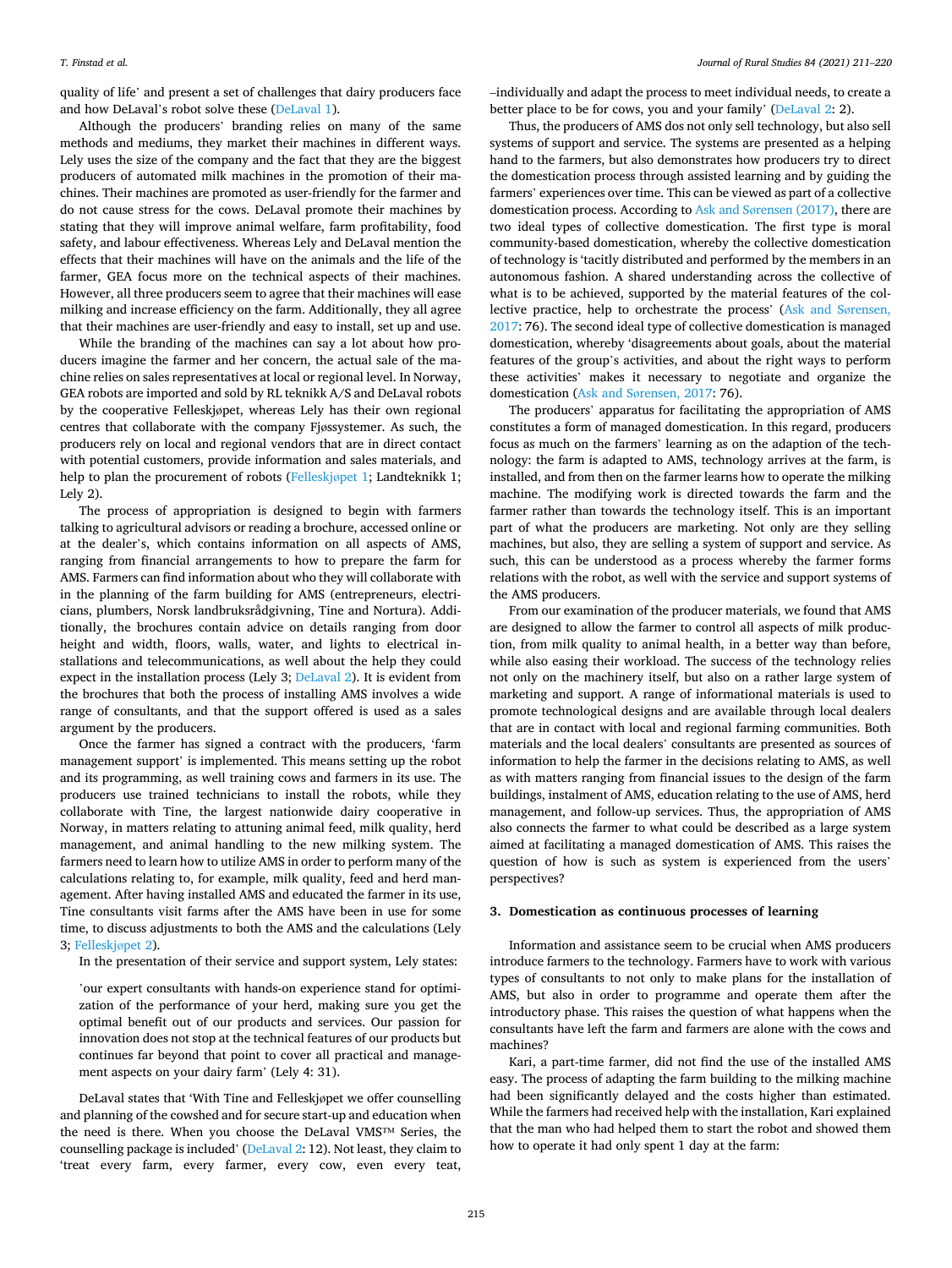#### *T. Finstad et al.*

'You are pushed out in deep water. They teach you the basics. We received a folder with a laminated page with 'recipes', if this happens, if that happens, then this, so that we could help ourselves. And then we have a service agreement, which means we can call if something happens'.

Bjørn, a full-time farmer who built a new cowshed in 2015 and installed AMS explained that the first four days after installing the robot were '[…] horrible […]. We lived in the cowshed and in all we had about 30 cows that we had to train […]'.

Bjørn's wife Inger, who had a 50% job besides farming, joined the conversation and stated:

'The first time was the worst, then it got easier and easier. Some [cows] even went by themselves after two to three attempts, others we had to work on for a week. There was a big difference between the cows.'

The couple also explained that the amount of milk was about half the normal amount in the first two weeks with the AMS, but that it normalized after one month. Jon, a full-time farmer who had an education within agronomy, had to give priority to the work with his cows during in the initial phase of using the AMS. The cows did not accept the changes as easily as he had expected. He solved the problem by recruiting two strong friends who could push nervous cows into the milking machine, while he and a technician from Lely focused on the basics of the programme and computer.

The AMS producers' instruction manuals and brochures give the impression that the use of an AMS is a rather straightforward process if the instructions are followed and the farmer has taken the time to learn how to operate the system. Unexpected situations are left to service and support personnel and are neither mentioned nor discussed in the producers' literature. Although a very detailed instruction video by Lely might be expected to present some challenging scenarios, this is not the case (Fjø[ssystemer\)](#page-9-0). In the video, cows are simply transformed into 'AMS cows' from the moment they are brought through the AMS unit and finish their first automated milking process.

Bjørn and Inger's story about the time taken before the milk totals reached the normal amount indicates that the cows is overlooked in the instruction manuals, and not least they are overlooked in the Lely video. All the interviewed farmers reported that they had to spend time familiarizing their cows with the technology, while producers seemed to expect that the cows would get used to the milking machine in a rather frictionless way. The interviewees' and producers' understanding of the timeline of such work also differed: while the producers' assisted domestication process ended after some days, the farmers and their cows continued the learning process for weeks.

Furthermore, the producers' strategy for successful domestication was to trust the technology to work as expected and to provide the farmer with sufficient instruction and support. Although time seemed to be a crucial factor, there was not always sufficient time allowed for the cows. Jon story demonstrates an even larger collective had to be mobilized to make the learning process possible for the cows as well as for the farmer, as his friends had to helped him push the cows through the milking machine so that he could focus on learning how to use the computer. We could have read the situations where farmers had to use quite a lot of time to familiarize cows with the robot as an instance of cow resistance to a new technology. However, as pointed out by [Darnhofer \(2020\)](#page-9-0) they can also be seen as instances where more-than-human relations are formed around, and with, the robot. Furthermore, such relations does not simply form, but demands work by a range of actors.

Learning is about shared experiences and the interviewed farmers had formed a larger collective in order to learn from each other. The farmer's association in the norther part of the county of Trøndelag (Nord-Trøndelag Bondelag) has a list of different 'experience groups', such as a 'robot club' which has been formed to share 'practical use of robots' – there is a 'robot gang' in Stod Municipality and in one area there is a group called 'mentor for milking robot' [\(Bondelaget\)](#page-9-0). Individual farmers also engage with their colleagues more informally. Inger and Bjørn for instance, invited their neighbours into their barn to see and learn about the robot they had installed. Also, they have had visits from other people from their region and elsewhere in Norway.

In addition to farmer driven groups sharing information and experiences with AMS, Lely and DeLaval have established online forums on Facebook. Here farmers share and discuss experiences with AMS between themselves and the producers. One example is the Facebook group *DeLaval VMS milking robot Norway.* The kind of question raised in this forum can be exemplified with a farmer that had trouble with a cow that was not registered by the robot. The strange thing was that:

'she is milked, and everything is ok until she is to be let out of the robot. Then the back gate opens to let a new cow in, but not the front gate. I have tried to change the transponder in the (cows) ear, but still the same happens. It is just this cow, and it has been like this since the first time she went through the robot. Anyone with the same experience or that have some tips?' [\(Forum 1](#page-9-0) 23.06.20).

Several farmers joined in the conversation and speculated about the cause of the issue. Some suggested that the size and colour of the cow might cause the photocell of the robot to not 'see' it, while other suggested that the photocell might be dirty, or a combination of the two. Finally, the farmer figured out that a cleansing of the photocell helped. The combination of a dirty lense and the color of the cow 'blinded' the robot.

As seen in this example then, farmers meet both live and online in order to solve issues with the robots. While Ask and Sørensen's concept of managed domestication (Ask and Sø[rensen, 2017](#page-8-0)) fit well with the domestication of AMS as perceived by the producers of such milking systems, it does not quite fit with the interviewed farmers' experiences. Although they received help from the AMS producers, it was only in the very early phases of integrating the technology into everyday life on their dairy farms. Once the short process of managed domestication was over, another kind of collective domestication seemed to take over, one that was more akin to the community-based domestication identified by Ask and Sørensen, although the community element extended beyond the human and included the cows.

According to the farmers' stories we recorded, learning to live with AMS had very much to do with training the animals in how to relate to the system. While the materials from the producers showed that they amongst other things marketed their AMS as adding animal welfare and their programs for teaching the farmers how to use AMS, animals were first and foremost to gain better welfare through various schemes for surveillance, and cow training was not an issue. While, as [Carolan](#page-9-0)  [\(2020\)](#page-9-0) shows, labour costs is an argument for AMS, the labour of training animals is not necessarily included in this.

However, the labour of integrating AMS on the farm, goes beyond the unnoticed work of training animals. As shown by the question we cited from the Facebook group, it also involves machines. This becomes visible through farmer stories of cows that need time to get used to machines, but also machines whose conduct seem divergent because of dirty lenses etc. These are topics that show that domestication is not over when managed domestication end. Hence, any study of AMS domestication should target a multispecies collective domestication process that extends further in time than what seems to be imagined by the producers. Cows do not simply become AMS cows once they have been through the system, and the robots have histories of development that stretch well beyond the design and introduction phase as pointed out by [Bear and Holloway \(2019\).](#page-8-0) First then, let us investigate how farmers work with their cows to create AMS cows.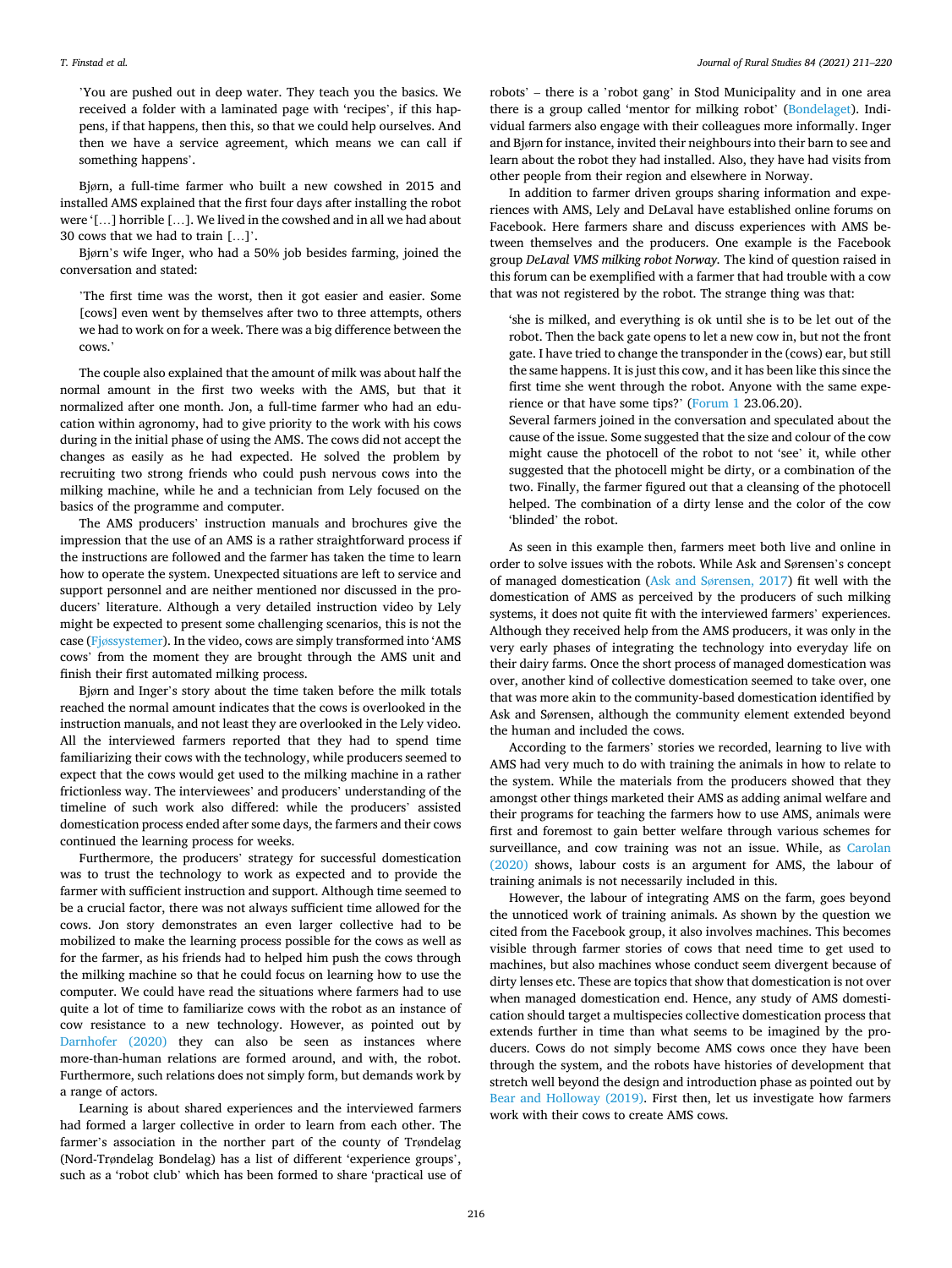## *3.1. Discipline and familiarization as learning*

The farmers learning process with respect to AMS extends beyond that imagined by Lely, both in time and in the collectives it includes, and this had much to do with the cows. While Bjørn and Inger spent a significant amount of time on introducing their cows to the milking machine, the consequences of cows not accepting AMS may be dire. Silje told us that she had to 'let a cow go' (i.e., to the slaughterhouse) after having repeatedly chased it into the milking machine over the course of three months. Kari explained the issue as follows:

'the physical shape of the cows is much more important in a AMS farm than in a traditional stall-based barns, for example, the height of their legs and their udder, so it cannot be taken for granted that all the cows can come along when transferring from a stall-based shed to a robotic shed. You might have to slaughter them.'

Jon pointed out that with AMS cows had to have strong udders that tolerated intensified milking and higher production pressure:

'I don't have room for animals that eat as much as the others, but only produce 5000–6000 L. At the end of the line, you need to get money in and the cheaper you can produce the milk, the more you earn. This again makes it possible to tend better to the cow, the farmer and the farm. So, you cannot be too charitable to a cow that might earn her right to live on another farm.'

Jon sold cows that were generally healthy but not suited to the demands of his production system. However, he sent cows with a high cell count in their milk, that had damaged feet or genetic defects for slaughter because otherwise they would pass on their defects to new generations. Bjørn stated that in the past, before AMS, cows lived longer but it had become almost unprofitable to have health care for sick cows. For instance, he said that if a cow developed mastitis, it 'doesn't get a second try, but has to walk [be slaughtered]'.

These findings are tangential to the findings of [Driessen and Haut](#page-9-0)[nick \(2014\)](#page-9-0) and strengthen their claim that normative concerns are relevant in technology development. Jon for instance had to remake his ideas about how long a cow lasts, what care it should get, and what constitutes a good cow in relation to AMS. According to Driessen and Hautnick, such new moral ideas also affect the use of AMS. We find examples of such interrelations between moral ideas and farmers use of AMS in the interview with our farmers. Silje explained that she used the computer to:

'[…] gain an overview, or look at the screen, where I see how much feed concentrate, they have eaten during the day. That might be 100%, but if the number suddenly is very low, and the cow has not eaten or milked herself, then it might be that she is sick or something like that.'

Kari told us that one day she had noticed on her computer that one of her cows was unusually active. Her husband thought it might be that the cow was in oestrus but nevertheless they started to observe the cow more closely. They found that another cow was 'riding' her a lot and that this was registered as 'activity' by the machine. Kari and her husband took measures to separate the cows and stop the 'bullying' by transferring the bullied cow to the 'welfare department' of their barn. She explained that the hierarchies of the herd became more visible following the installation of the AMS.

Our findings support the finding by [Holloway et al. \(2014\)](#page-9-0) that the discourse of cow freedom that accompanies AMS could rather be seen as new ways of disciplining bovine life. The introduction of AMS is often followed by a manipulation of bovine bodies so they fit with agricultural productivism and its technologies. However, from the perspective of domestication, killing animals that do not quite fit an automated system is a case of non-domestication, whereas breeding and herd management point more to the classical anthropological domestication theory's focus

on domestication as taming [\(Lien, 2015\)](#page-9-0). In a Foucauldian perspective, these strategies can be said to point to a new 'political anatomy' scripted into the new technology that shapes what bovine bodies and behaviours it will accept [\(Foucault, 1995](#page-9-0): 28). However, as pointed out by both [Foucault \(1995\)](#page-9-0) and [Holloway et al. \(2014\),](#page-9-0) discipline is also related to care for self and others.

Silje and Kari for instance, used the information collected through the AMS system not only to control feed to growth ratios or milk quality, but reinterpreted activity and feed intake as signs of cow well-being. Thus, they use the information gathered by the system in a creative way that go beyond what was intended by those designing the systems. These re-interpretations of information also can be said to go beyond simple ideas of cow freedom and show how other ideas of animal welfare than productivity can guide the use of AMS. It is not necessarily so that new moral ideas affect the use of AMS, but we can say that these seem to co-evolve ([Driessen and Hautnick, 2014\)](#page-9-0). As farmers use AMS for gathering information concerning cows, they learn how to utilize the information in creative ways that seem to be developed in tandem with their ideas of a good cow life and the role of a good farmer.

The disciplining of, and new ways of caring for, the bovine body and the herd is accompanied by what we call 'novel pedagogical practices'. For example, when the AMS service personnel left the farm, Kari developed a practice whereby she and her husband placed special emphasis on helping young heifers getting through the milking machine before they had calved and started producing milk. She claimed that this method familiarized them with the sounds and movements of the milking machine. Furthermore, Kari and her husband constructed a system of barriers to steer the animals into the milking machine, so that they would not have to chase them. Inger and Bjørn told us that they had one cow that was a 'kicker', which meant that the cow tended to kick the robot when her udder was almost empty of milk. As the kicking could have damaged the robot, Inger used the robot's manual function to milk the cow: 'the cow is nice and kind […] and she comes when this is done. The cow walks around a bit, then puts her feet half-way into the robot before she stops and waits for me to arrive.' For Inger, this did not take much time because the cow was ready and waiting.

Thus, the interviewed farmers used other strategies than adapting cows' anatomy to the machinery. Instead of industrializing the organism by adapting the herd to the machine standards ([Schrepfer and Scranton,](#page-9-0)  [2004\)](#page-9-0), Kari focused on familiarizing her cows with the milking machine and adapted the surroundings to simplify their way into it. Inger and Bjørn went as far as to make special adjustments for one particular cow. These cases show alternative ways to facilitate cows' learning that go beyond biological herd disciplining. The farmers had developed alternative approaches that allowed them to avoid culling cows that were not suited to AMS by developing novel pedagogical practices. As such, domestication of AMS means disciplining cows, but also innovation and adjustments to farmers' practices.

While domestication theory in technology studies has focused mainly on the 'cognitive processes related to learning of practice' in human users and in the socialization of technology (Sø[rensen, 2006\)](#page-9-0), the examples from our study show that in order to integrate multispecies learning there is a need to widen the concept of learning and socialization. Learning can be facilitated in four ways: (1) stimulus-response learning of practice by giving the cow feed, (2) herd learning represented by culling and breeding, (3) learning through force by pushing or steering the cow through the milking machine, and (4) learning through familiarizing the cows with the machine. In this understanding of 'learning' there is a form of socialization: not only can cows become adapted to the milking machine, but also the relation between farmers and cows is reformed though the use of the machine. Our point is not to present an exhaustive list of the ways learning happens in cow–farmer relations but to shed light on the necessity to study such matters empirically. Including animals as actors in domestication stories necessitates the inclusion of learning strategies that are not solely cognitive, but distributed, embodied and relational.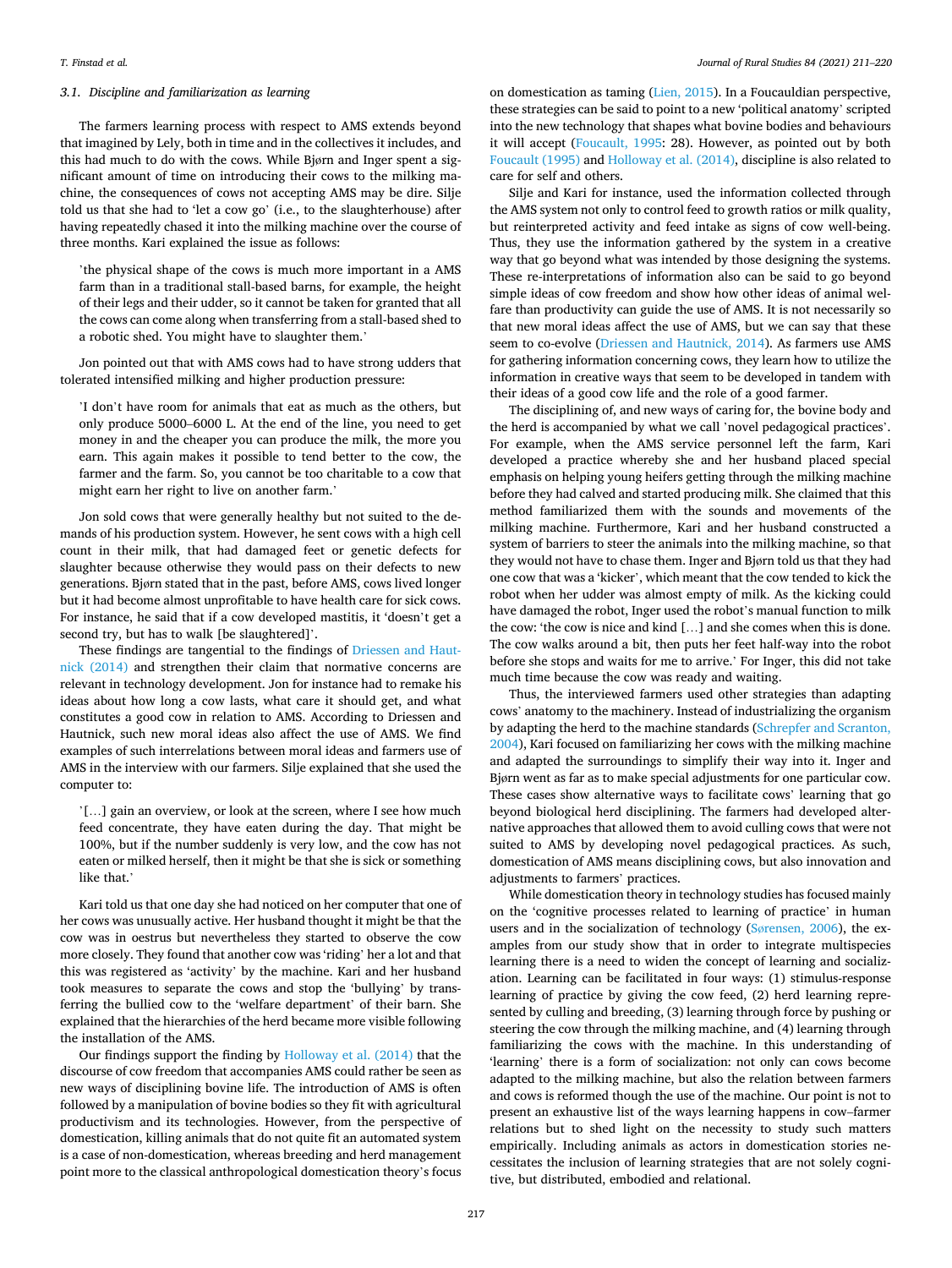#### *3.2. Learning as continuous distributed improvisation*

We have shown that the interviewed farmers and their cows were active agents in the domestication of AMS, and that they changed and adapted through their meeting with the machinery. In the following we examine whether and how the milking machine was part of that process of learning. From an STS perspective it is crucial to include technology in the process of domestication. Therefore, it is necessary to answer the question: How does AMS learn?

A DeLaval manual states that when the robot is introduced to new cows or when a cow returns to milking after having had a calf, the 'VMS station needs to learn how to locate the udder and teats' ([DeLaval 3](#page-9-0)). This is a process whereby the farmer assists the machine in its locating efforts, thus adapting the machine to the individual traits of each cow or to changes in the cows. If the process is executed successfully, the farmer is instructed to press the button 'robot training executed' ([DeLaval 3](#page-9-0): 127). However, the manual also states:

'[… automatic] fixation of teat position is not suited for cows that are not used to VMS and robotic arms. Even if they have enough experience with the stall to accept manual fixation with a robotic arm and joystick, inexperienced cows will jump and move too much for a successful fixation to happen. [\(DeLaval 3:](#page-9-0) 127)'

The focus on machine learning was also evident in our conversations with the farmers. For instance, Kari explained that the workings of the robot were more about programming than intelligence because the robot used statistics from the last five successful attempts to milk a cow. Inger made similar statements, as she told us that they had to 'teach' the robot what the cow's udder looked like when the cows entered the milking machine and that this was a matter of patience. Each cow had to be 'put on', meaning that the robotic arm had to be steered manually to the cow's udder. Initially, this work was continuous. Bjørn confirmed Inger's statement and claimed that the robot was 'stupid'. He said: 'especially when heifers enter, the machine pushes their bellies and touches their feet [during attempts to locate the teats], making the animals uneasy'. Further, he stated that when heifers had calved, another test of patience arose as the robot often no longer recognized their udders, leading to 'pushes here and there, washes wherever, and pushes again'. Inger talked about similar situations and explained that she would become impatient and override the machine by 'putting [the cups] on manually.' These challenges are in line with the findings of [Driessen and Hautnick \(2014\).](#page-9-0)

According to the farmers, the robot needed to be 'trained' and continuously adjusted in order to locate the teats of individual cows. In this process, the farmer did not control the automatic processes of the machine through programming with a keyboard, but by steering the robotic arm so that it would find the right position for particular cows. The robot technology had to be adapted to handle the diversity in the udders and teats. That DeLaval's user manual states that the machine is not able to do this on its own and that it can only be done with cows that are somewhat used to the machine ([DeLaval 3](#page-9-0)), points to the limits of machine learning, but also highlights that as a term 'machine learning' is problematic, as it is not the machine alone that learns. Thus, as well as technicians teaching the farmers how to move cows through the milking unit, we also found that the farmers and cows together had to adapt the milking robot to the features of individual cows. A robot on one farm will not necessarily work on, or with, cows from other farms or when the cows' bodies change. As such, the automatic aspects of AMS are highly localized in both time and space.

While the farmers and the cows participated in teaching the machines how to milk individual cows, other people also participated, as the information gathered by AMS on the cows was shared. For instance, the consultants from the Tine dairy were able to view the data (milk quality and feed) if they were allowed access to the AMS in order to make adjustments to the robot. Kari allowed such information to flow

but said that no one was allowed to make changes to the robot without telling her and her husband. On one occasion changes had been made without her knowledge and she complained 'they cannot make changes without telling us because then they start overriding us and take the responsibility away from us. It is our robot, our production.' By contrast, Bjørn and Inger had allowed the Tine consultants to adjust the robot's automated feed supply. According to Bjørn, having experts work on the problem made them feel safe:

'One has to believe that when you ask an expert, you get the right answers. I think it is fine because without them we might have continued making mistakes forever. Now, it is possible to adjust right away if the consultants see that the farmer is doing something very wrong. '

It takes more to teach AMS to operate automatically than humananimal teachers. For instance, Inger told us that one day she had been out when Bjørn had come running up to the farm because 'our son had called and said that we needed to restart the robot'. There had been a break in the electricity supply to the farm and their son had received an alarm message from the robot. This could cause problems because, according to Inger, 'if a cow is inside the robot, the doors will not open, and she will be stuck'. She stated:

'it is the biggest weakness of a technology that costs over one million [NOK] that it does not have a memory that can restart if the electricity comes back […] many other technologies restart in such situations.'

Another issue in relation to failures in electricity supplies emerged in the interview with Kari, namely that if the robot was not restarted quite quickly, the cows' udders would fill with milk, making them bigger than normal and causing pain for the cow. This in turn would have consequences for the robot, as it would have problems recognizing that particular cow in the future.

[Eastwood et al. \(2017\)](#page-9-0) has shown that the adoption of AMS does not only rely on farmers, cows and technologies, but a wider range of actors, infrastructures and circumstances both on the farm and beyond. We found similar issues. Problems with machine learning continuously arose as cows changed and infrastructure breaks appeared. Also, the farmers' stories about machine learning were consistently relational. Teaching the milking machine how to milk and function automatically involved work not only by the service personnel who set up the machine, but also work by the farmers and various consultants ([Higgins et al.,](#page-9-0)  [2020\)](#page-9-0). AMS then, is a technology that exist and does its work in a larger network in the farm, but also beyond the farm.

Another important aspect in AMS domestication, is the tinkering that allow farmers and cows to continue the development of technology beyond producer intentions ([Bear and Holloway, 2019;](#page-8-0) [Higgins et al.,](#page-9-0)  [2017\)](#page-9-0). Because of this, we believe it might also indeed be sensible to talk about the machine learning as a relational process. AMS does not learn by itself, but in relation to individual cows and with farmers as a kind of teachers. This is a process that is further complicated because the relations that kept AMS automated and learning also involved other technologies and cows whose bodies and behaviour changed over time and according to circumstances. As such we need to go beyond mapping relations in space, but also add time as a factor. This underlines how the domestication of AMS is a continuous and multifaceted process that involves extensive learning how to handle unexpected events that might occur long after the machinery has been installed.

Milking in a robotic cowshed is in stark contrast to the representations of a manual on milking dating from 1900 (Ø[degaard, 1900\)](#page-9-0). The front cover shows an image of a young girl sitting on a small stool beside a cow. Between her legs she has a bucket, and her fingers are firmly placed around two of the cow's teats. The manual was intended to educate milkmaids in how to milk cows, described as 'work of the utmost importance' and a 'tool for producing good milking cows' (Ø[degaard,](#page-9-0)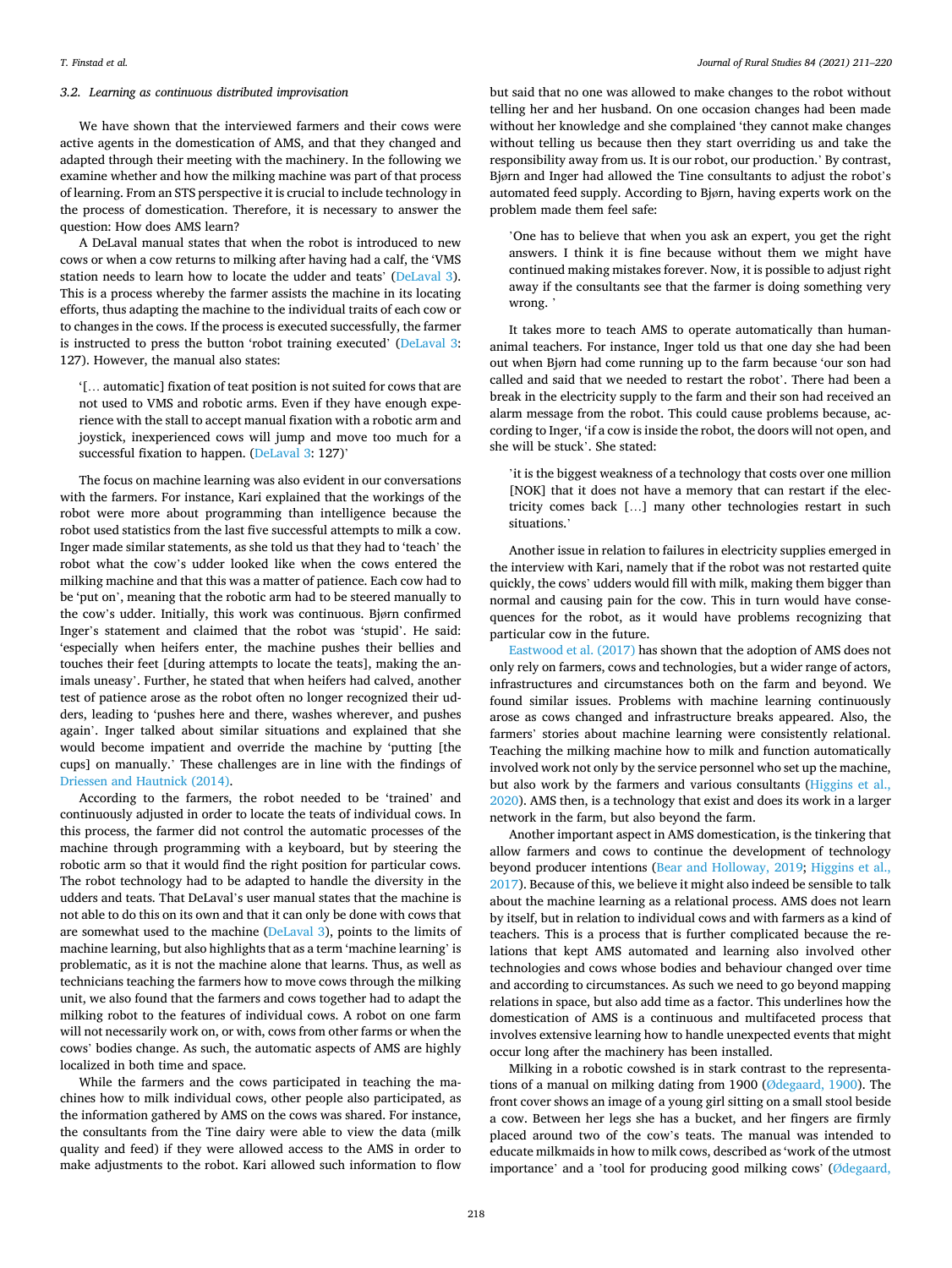<span id="page-8-0"></span>[1900:](#page-9-0) 54). While the author of this manual targeted one actor, the use of AMS involves a range of actors and learning strategies. This means that in an ideal world where actors and factors such as cows, humans and infrastructures can be kept stable, AMS should function automatically after an initial period of training. However, the interviewed farmers' stories revealed that while it might take a village to raise a child, it takes at least one farmer, cows, various consultants, and stable electricity grids to keep AMS automated over time. This points towards an understanding of machine learning that does not equate with autonomous machines. If anything, machine learning in AMS relies on a more distributed set of actors and learning strategies than traditional forms of milking do. Leaning on studies of the implementation and adoption of new agricultural technologies, and other kinds of technology adoption ([Higgins et al. 2017](#page-9-0), [2020; Eastwood et al., 2017](#page-9-0); [Orr, 1998](#page-9-0)), we could claim that the domestication of AMS demands a kind of learning that is continuous distributed improvisation within a domestication triangle consisting of humans, technologies and cows.

## **4. Conclusions**

Our ambition in this article has been to understand the domestication of AMS with a specific focus on learning. We have investigated the role of the producer and service personnel and analysed the concrete practices involving cows, farmers and machines to understand how the processes of domestication developed.

Producers of AMS (DeLaval, Lely and GEA) tend to represent the domestication of the technology as a process of managed domestication whereby their expert systems aid and guide the farmer so that he or she learns how to be an 'AMS farmer'. As such, the domestication process as imagined by the producers is a fairly straightforward process that is quite limited in time. We have also pointed out that while the producers describe how the farmer is aided in the process, there is little focus on the animal users of AMS. Cows become AMS cows once they have successfully been put through the milking machine. The farmers' stories differed significantly from these portrayals of the domestication process. Not only did the farmers involve the cows as users of AMS, but they also involved a wider collective than that of the expert system offered by the producers and a time frame that stretched well beyond that of the producers.

The examples of how AMS was domesticated show that AMS provided increased flexibility for the farmers as well as for the cows. However, in line with previous studies of AMS from a social science perspective [\(Holloway et al., 2014](#page-9-0); Driessen and Heutinck, 2015; Bear and Holloway, 2019), this came at a price. The farmers' milking routines did not depend on the clock as they used to in the past, but at the same time the farmers needed to be ready to intervene when problems occurred. When the cows were released from their stalls, they could walk freely but could also be 'captured' by the milking machine and remain trapped in the unit. Moreover, in order for the machine to function correctly, the body of the cow needed an appropriate shape. Ensuring the 'proper' shape could require quite drastic actions, as some of the interviewees reported. One solution was to assist the machine and help the cow, while another was to remove the 'wrong' cows from the herd. In other words, AMS represented both force and freedom for its users.

To study the domestication of technology is to study a process of integration with a parallel focus on how users and the technology change in the process. In previous studies of domestication, the users targeted have been humans. This means that domestication theory as formulated within technology studies has focused on cognitive processes of learning rather than on other types of learning how to live with a new technology. Similar issues are visible in how AMS producers conceptualize their users. However, when we study the domestication of AMS the cows become central actors and their way of learning is important to make the system work. We have also seen that in learning to use the technology one has to build on a larger network of helpers. That is, when

studying the domestication of AMS, one needs to flesh out strategies of domestication that are not described in existing domestication theory literature because AMS domestication is a distributed and multispecies process (Lie and Sø[rensen, 1996](#page-9-0); Berker et al., 2006).

We follow Bear and Holloway in their suggestion that we need to include technologies as more than outside force that affect human and animal behavior. The concept of 'divergent conduct' allows for not only humans and animals to become actors, but also opens for an approach to the machines as lively and unpredictable and whose 'actions' are situated in the socio-material networks of the farm and beyond (Bear and Holloway, 2019). As such, one of our findings is that the issues arising when integrating AMS to farm cannot solely be understood by taking farmers and cows into the equation. Instead, it is necessary to take the triangle between machines, humans and animals as a point of departure. Robots don't only diverge because of design or user errors, but also because the networks they are part of change. The key example in our story has been how changes in cow udders and farmers that use the manual function of the machine as well as electricity breaks can hamper the automatic functioning of robots. While robots might be learning machines, machine learning, and functioning, is no less situated than human or animal learning.

While previous studies of domestication of technology have analysed domestication as a two-way process whereby technology and users mutually shape each other, our study of AMS revealed what we call a *domestication triangle*. In line with [Butler and Holloway \(2016\)](#page-9-0), we found that the processes were entangled and that the actors in the triangle were dependent both on each other and on change in relation to each other: The machines shaped the routines of the cows and farmers, and the behaviour of the cows and farmers shaped the functions of the machines. Thus, we show not only that the farmer-cow relationship is shaped by the machine, but that the machine is also produced in relationships that change and co-evolve. The point here is that the machine can be seen as also being unpredictable and situated, just as cows and farmers are (Butler and Holloway, 2019). In that sense, the domestication triangle consists of quite different actors, humans, cow and machine, but 'liveliness' is a feature they share, and machine learning must be viewed as part of the domestication triangle.

#### **Appendix A. Supplementary data**

Supplementary data to this article can be found online at [https://doi.](https://doi.org/10.1016/j.jrurstud.2021.03.006)  [org/10.1016/j.jrurstud.2021.03.006.](https://doi.org/10.1016/j.jrurstud.2021.03.006)

## **Author statement**

Terje Finstad, Conceptualization, Methodology, Investigation, Resources, Writing – original draft, Writing – review  $\&$  editing, Revising and editing. Margrethe Aune, Conceptualization, Methodology, Investigation, Resources, Writing – original draft, Writing – review  $\&$  editing, Revising and editing. Kine Ariela Egseth, Conceptualization, Investigation, Methodology, Resources, Writing – original draft.

#### **References**

- [Akrich, M., 1994. The de-scription of technical objects. In: Bijker, W., Law, J. \(Eds.\),](http://refhub.elsevier.com/S0743-0167(21)00090-5/sref1)  [Shaping technology/Building Society. Studies in Sociotechnical Change. The MIT](http://refhub.elsevier.com/S0743-0167(21)00090-5/sref1)  [Press, Cambridge, Mass., pp. 205](http://refhub.elsevier.com/S0743-0167(21)00090-5/sref1)–224
- [Armstrong, D.V., Daugherty, L.S., 1997. Milking robots in large dairy farms. Comput.](http://refhub.elsevier.com/S0743-0167(21)00090-5/sref2) [Electron. Agric. 1, 123](http://refhub.elsevier.com/S0743-0167(21)00090-5/sref2)–128.
- Ask, K., Sø[rensen, K.H., 2017. Domesticating technology for shared success. Collective](http://refhub.elsevier.com/S0743-0167(21)00090-5/sref3)  [enactments of World of warcraft. Information. Commun. Soc. 1, 73](http://refhub.elsevier.com/S0743-0167(21)00090-5/sref3)–88.
- [Bear, C., Holloway, L., 2018. Redistributing labour in automated milking systems and the](http://refhub.elsevier.com/S0743-0167(21)00090-5/sref4)  [more-than-human \(co\) production of dairy farming. In: Marsden, T. \(Ed.\), The SAGE](http://refhub.elsevier.com/S0743-0167(21)00090-5/sref4)  [Handbook of Nature. SAGE Publications, Thousand Oaks, pp. 831](http://refhub.elsevier.com/S0743-0167(21)00090-5/sref4)–847.
- [Bear, C., Holloway, L., 2019. Beyond resistance: geographies of divergent more-than](http://refhub.elsevier.com/S0743-0167(21)00090-5/sref5)[human conduct in robotic milking. Geoforum 104, 212](http://refhub.elsevier.com/S0743-0167(21)00090-5/sref5)–221.
- [Berker, T., Hartmann, M., Punie, Y., Ward, K.J., 2006. Domestication of Media and](http://refhub.elsevier.com/S0743-0167(21)00090-5/sref6) [Technology. Open University Press, Maidenhead, pp. 1](http://refhub.elsevier.com/S0743-0167(21)00090-5/sref6)–17.